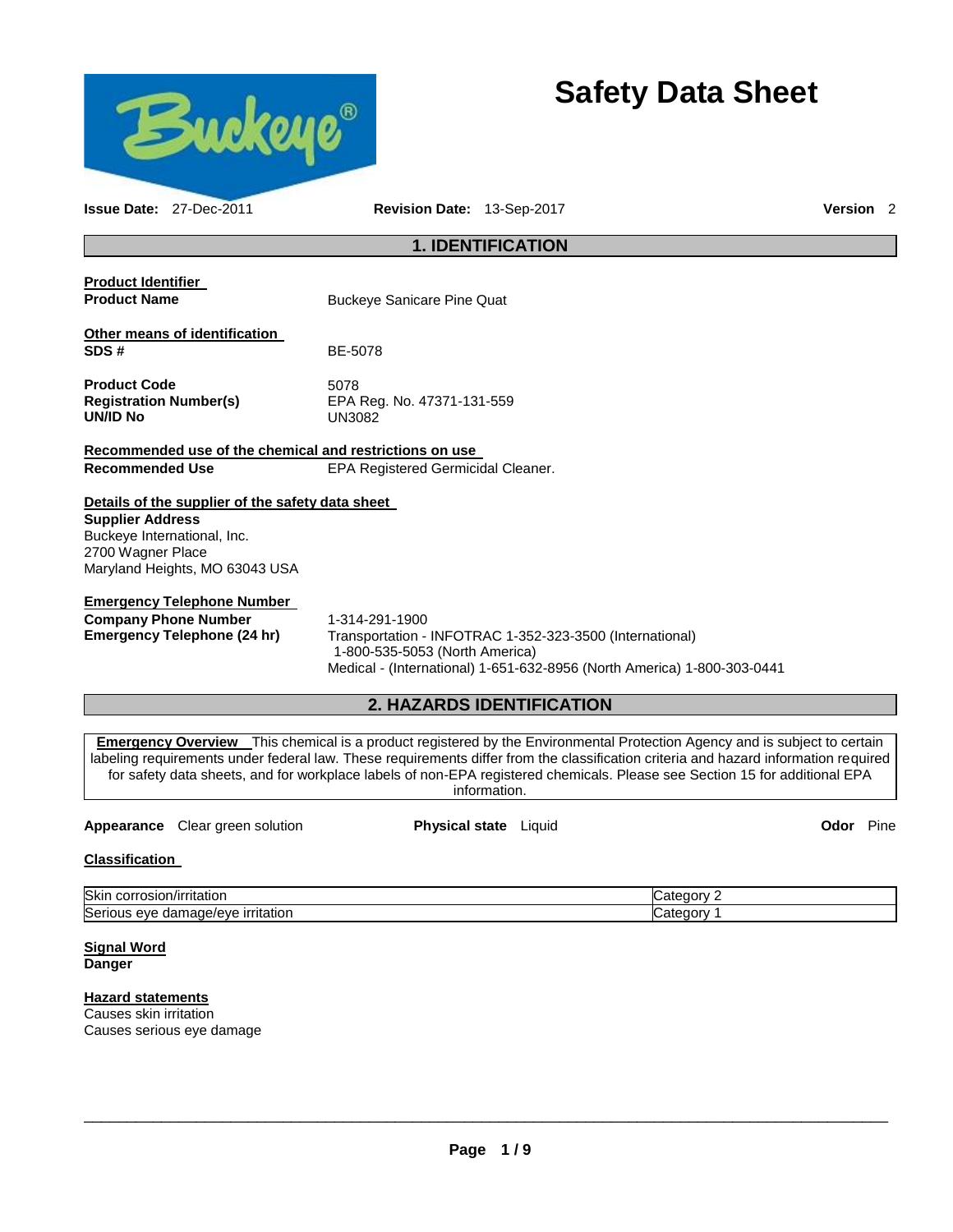

#### **Precautionary Statements - Prevention**

Wash face, hands and any exposed skin thoroughly after handling Wear protective gloves/protective clothing/eye protection/face protection

#### **Precautionary Statements - Response**

IF IN EYES: Rinse cautiously with water for several minutes. Remove contact lenses, if present and easy to do. Continue rinsing Immediately call a poison center or doctor/physician

IF ON SKIN: Wash with plenty of water and soap

If skin irritation occurs: Get medical advice/attention

Take off contaminated clothing and wash before reuse

#### **Other hazards**

Harmful to aquatic life with long lasting effects

## **3. COMPOSITION/INFORMATION ON INGREDIENTS**

| <b>Chemical Name</b>                             | CAS No.    | Weight-%  |
|--------------------------------------------------|------------|-----------|
| Didecyldimethylammonium chloride                 | 7173-51-5  | $2 - 3$   |
| Ethyl Alcohol                                    | 64-17-5    | $0.1 - 1$ |
| Alkyl dimethyl benzyl ammonium chloride (C12-16) | 68424-85-1 | $1.5 - 2$ |
| N.N-DIMETHYLOCTYLAMINE-N-OXIDE                   | 2605-78-9  | $0.5 - 1$ |

\*\*If Chemical Name/CAS No is "proprietary" and/or Weight-% is listed as a range, the specific chemical identity and/or percentage of composition has been withheld as a trade secret.\*\*

### **4. FIRST AID MEASURES**

#### **First Aid Measures**

| <b>Eye Contact</b>                                                         | IF IN EYES: Rinse cautiously with water for several minutes. Remove contact lenses, if<br>present and easy to do. Continue rinsing. Immediately call a poison center or<br>doctor/physician. |  |  |
|----------------------------------------------------------------------------|----------------------------------------------------------------------------------------------------------------------------------------------------------------------------------------------|--|--|
| <b>Skin Contact</b>                                                        | IF ON SKIN: Wash with plenty of water and soap. If skin irritation occurs: Get medical<br>advice/attention. Take off contaminated clothing and wash it before reuse.                         |  |  |
| <b>Inhalation</b>                                                          | Remove to fresh air. If not breathing, give artificial respiration. Get medical attention.                                                                                                   |  |  |
| Ingestion                                                                  | Drink 2-3 large glasses of water. Do NOT induce vomiting. Never give anything by mouth to<br>an unconscious person.                                                                          |  |  |
| Most important symptoms and effects                                        |                                                                                                                                                                                              |  |  |
| <b>Symptoms</b>                                                            | Causes skin irritation. Causes serious eye damage. May cause irritation to the mucous<br>membranes and upper respiratory tract. Coughing. Drowsiness.                                        |  |  |
| Indication of any immediate medical attention and special treatment needed |                                                                                                                                                                                              |  |  |
| <b>Notes to Physician</b>                                                  | Treat symptomatically. If the product is ingested, probable mucosal damage may<br>contraindicate the use of gastric lavage.                                                                  |  |  |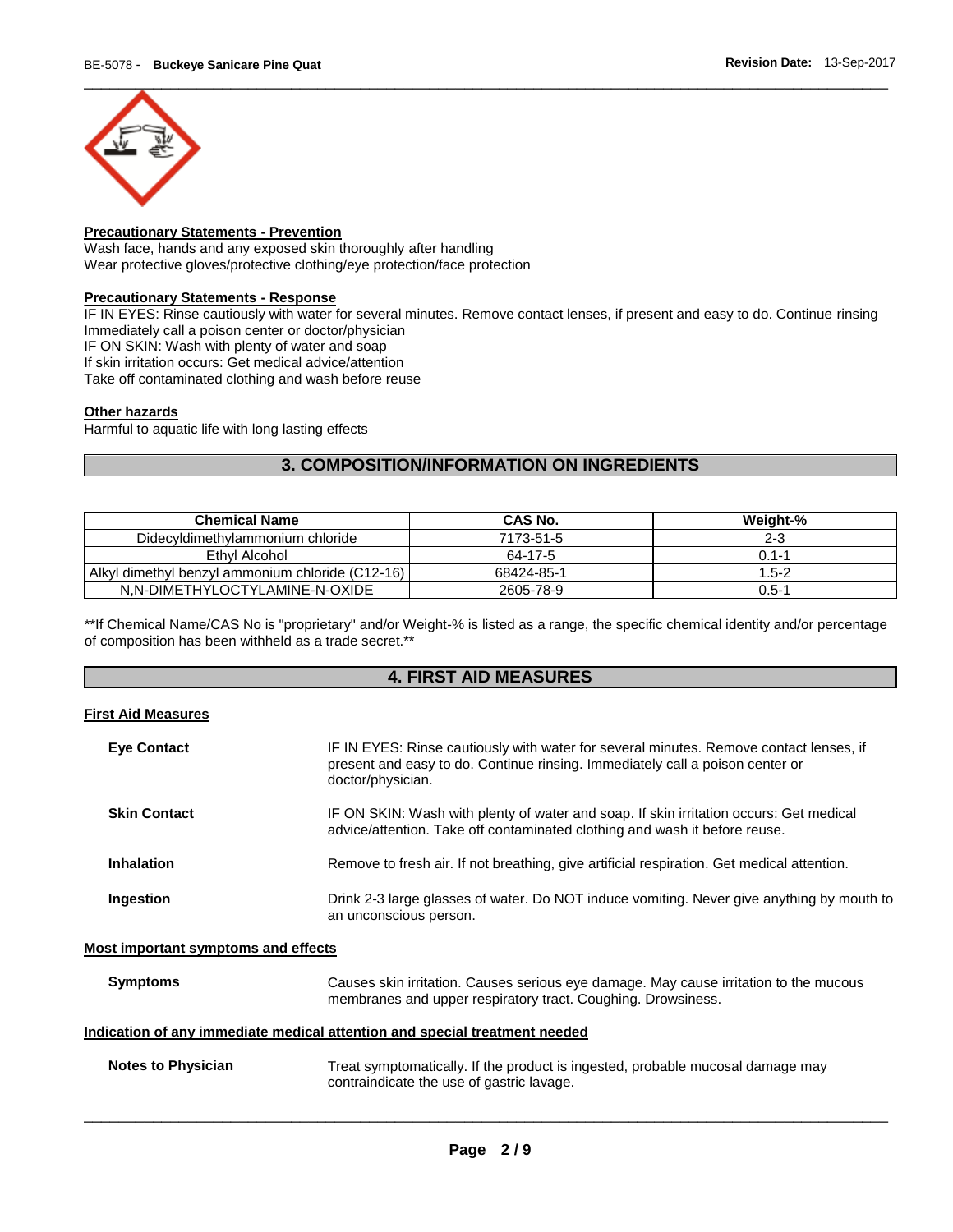## **5. FIRE-FIGHTING MEASURES**

\_\_\_\_\_\_\_\_\_\_\_\_\_\_\_\_\_\_\_\_\_\_\_\_\_\_\_\_\_\_\_\_\_\_\_\_\_\_\_\_\_\_\_\_\_\_\_\_\_\_\_\_\_\_\_\_\_\_\_\_\_\_\_\_\_\_\_\_\_\_\_\_\_\_\_\_\_\_\_\_\_\_\_\_\_\_\_\_\_\_\_\_\_

#### **Suitable Extinguishing Media**

Water. Foam. Dry chemical.

**Unsuitable Extinguishing Media** Not determined.

#### **Specific Hazards Arising from the Chemical**

Combustion products may be toxic.

**Hazardous Combustion Products** Carbon oxides. Nitrogen oxides (NOx).

#### **Protective equipment and precautions for firefighters**

As in any fire, wear self-contained breathing apparatus pressure-demand, MSHA/NIOSH (approved or equivalent) and full protective gear.

#### **6. ACCIDENTAL RELEASE MEASURES**

| Personal precautions, protective equipment and emergency procedures |                                                                                                                                                                     |  |  |
|---------------------------------------------------------------------|---------------------------------------------------------------------------------------------------------------------------------------------------------------------|--|--|
| <b>Personal Precautions</b>                                         | Use personal protective equipment as required.                                                                                                                      |  |  |
| <b>Environmental precautions</b>                                    |                                                                                                                                                                     |  |  |
| <b>Environmental precautions</b>                                    | Prevent from entering into soil, ditches, sewers, waterways and/or groundwater. See<br>Section 12, Ecological Information. See Section 13: DISPOSAL CONSIDERATIONS. |  |  |
| Methods and material for containment and cleaning up                |                                                                                                                                                                     |  |  |
| <b>Methods for Containment</b>                                      | Prevent further leakage or spillage if safe to do so.                                                                                                               |  |  |
| <b>Methods for Clean-Up</b>                                         | Pick up with mop, wet/dry vac, or absorbent material. Rinse area with clear water and allow<br>floor to dry before allowing traffic.                                |  |  |

## **7. HANDLING AND STORAGE**

#### **Precautions for safe handling**

**Advice on Safe Handling** Handle in accordance with good industrial hygiene and safety practice. Avoid contact with skin, eyes or clothing. Use personal protection recommended in Section 8. Wash face, hands and any exposed skin thoroughly after handling.

#### **Conditions for safe storage, including any incompatibilities**

| <b>Storage Conditions</b>     | Keep container tightly closed and store in a cool, dry and well-ventilated place. Keep<br>container closed when not in use. Store at room temperature. Do not contaminate water,<br>food, or feed by storage or disposal. |
|-------------------------------|---------------------------------------------------------------------------------------------------------------------------------------------------------------------------------------------------------------------------|
| <b>Packaging Materials</b>    | Rinse container before discarding.                                                                                                                                                                                        |
| <b>Incompatible Materials</b> | Chlorine bleach. Anionic detergents. Strong oxidizing agents. Strong reducing agents.                                                                                                                                     |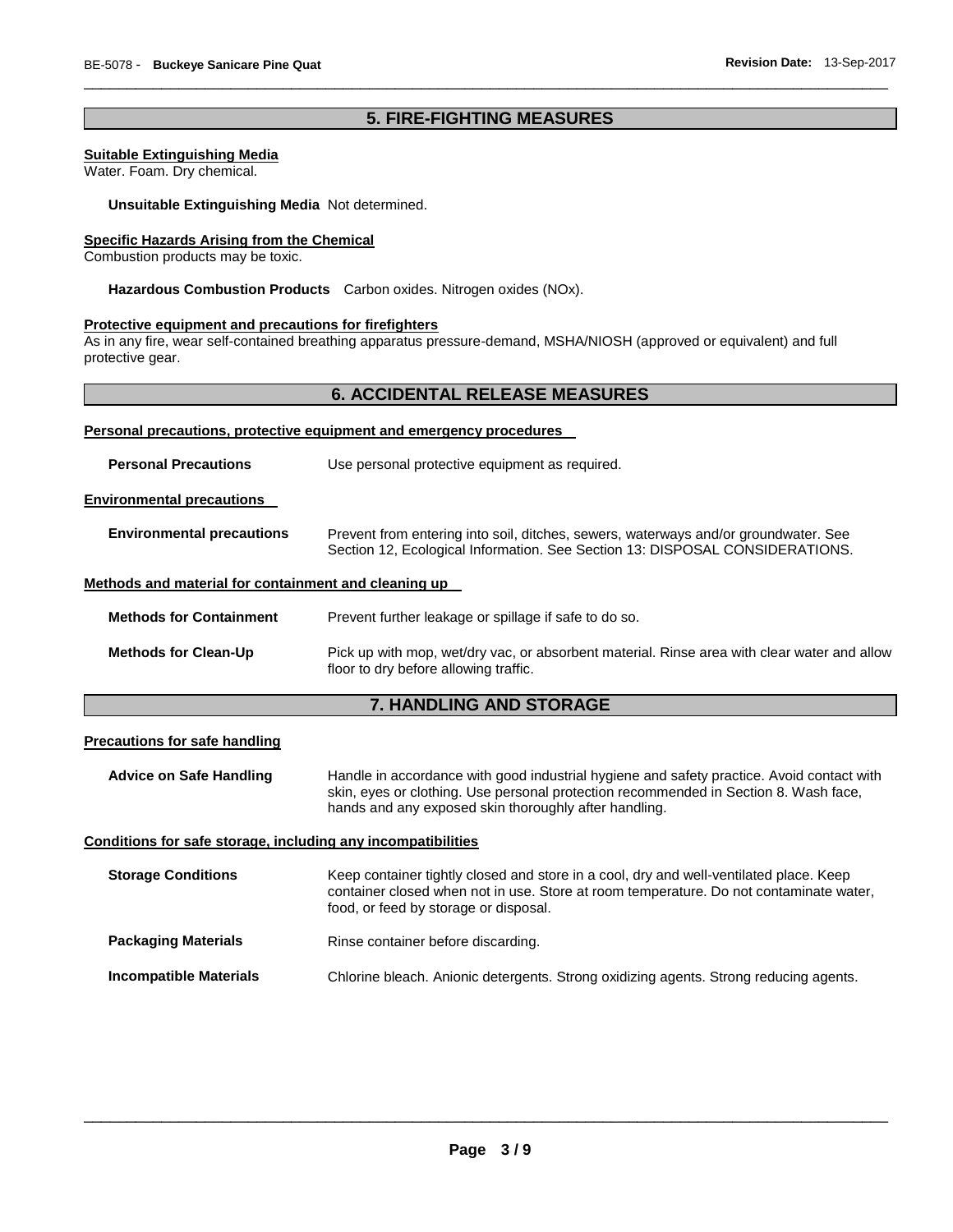## **8. EXPOSURE CONTROLS/PERSONAL PROTECTION**

\_\_\_\_\_\_\_\_\_\_\_\_\_\_\_\_\_\_\_\_\_\_\_\_\_\_\_\_\_\_\_\_\_\_\_\_\_\_\_\_\_\_\_\_\_\_\_\_\_\_\_\_\_\_\_\_\_\_\_\_\_\_\_\_\_\_\_\_\_\_\_\_\_\_\_\_\_\_\_\_\_\_\_\_\_\_\_\_\_\_\_\_\_

#### **Exposure Guidelines**

| <b>Chemical Name</b> | <b>ACGIH TLV</b> | <b>OSHA PEL</b>                      | NIOSH IDLH         |
|----------------------|------------------|--------------------------------------|--------------------|
| Ethyl Alcohol        | STEL: 1000 ppm   | TWA: 1000 ppm                        | IDLH: 3300 ppm     |
| 64-17-5              |                  | TWA: 1900 mg/m $3$                   | TWA: 1000 ppm      |
|                      |                  | (vacated) TWA: 1000 ppm              | TWA: 1900 mg/m $3$ |
|                      |                  | (vacated) TWA: $1900 \text{ mg/m}^3$ |                    |

## **Appropriate engineering controls**

**Engineering Controls** Ensure adequate ventilation, especially in confined areas. Eyewash stations. Showers.

#### **Individual protection measures, such as personal protective equipment**

| <b>Eve/Face Protection</b>      | Splash goggles or safety glasses.                                 |
|---------------------------------|-------------------------------------------------------------------|
| <b>Skin and Body Protection</b> | Rubber gloves. Suitable protective clothing.                      |
| <b>Respiratory Protection</b>   | Refer to 29 CFR 1910.134 for respiratory protection requirements. |

**General Hygiene Considerations** Handle in accordance with good industrial hygiene and safety practice.

## **9. PHYSICAL AND CHEMICAL PROPERTIES**

## **Information on basic physical and chemical properties**

| <b>Physical state</b><br>Appearance<br>Color                          | Liquid<br>Clear green solution<br>Clear green                   | Odor<br><b>Odor Threshold</b> | Pine<br>Not determined |
|-----------------------------------------------------------------------|-----------------------------------------------------------------|-------------------------------|------------------------|
| <b>Property</b><br>pH                                                 | <b>Values</b><br>$7.4 - 7.8$ (conc.)<br>6.8-7.2 (1:64 dilution) | Remarks • Method              |                        |
| <b>Melting Point/Freezing Point</b>                                   | Not determined                                                  |                               |                        |
| <b>Boiling Point/Boiling Range</b>                                    | 100 °C / 212 °F                                                 |                               |                        |
| <b>Flash Point</b>                                                    | $>93.3$ °C / $>200$<br>°F                                       |                               |                        |
| <b>Evaporation Rate</b>                                               | 1.0                                                             | (Water = 1)                   |                        |
| <b>Flammability (Solid, Gas)</b><br><b>Flammability Limits in Air</b> | Liquid-Not Applicable                                           |                               |                        |
| <b>Upper Flammability Limits</b>                                      | Not Applicable                                                  |                               |                        |
| <b>Lower Flammability Limit</b>                                       | Not Applicable                                                  |                               |                        |
| <b>Vapor Pressure</b>                                                 | Not determined                                                  |                               |                        |
| <b>Vapor Density</b>                                                  | Not determined                                                  |                               |                        |
| <b>Relative Density</b>                                               | 1.00                                                            |                               |                        |
| <b>Water Solubility</b>                                               | Infinite                                                        |                               |                        |
| Solubility in other solvents                                          | Not determined                                                  |                               |                        |
| <b>Partition Coefficient</b>                                          | Not determined                                                  |                               |                        |
| <b>Auto-ignition Temperature</b>                                      | Not determined                                                  |                               |                        |
| <b>Decomposition Temperature</b>                                      | Not determined                                                  |                               |                        |
| <b>Kinematic Viscosity</b>                                            | Not determined                                                  |                               |                        |
| <b>Dynamic Viscosity</b>                                              | Not determined                                                  |                               |                        |
| <b>Explosive Properties</b>                                           | Not determined                                                  |                               |                        |
| <b>Oxidizing Properties</b>                                           | Not determined                                                  |                               |                        |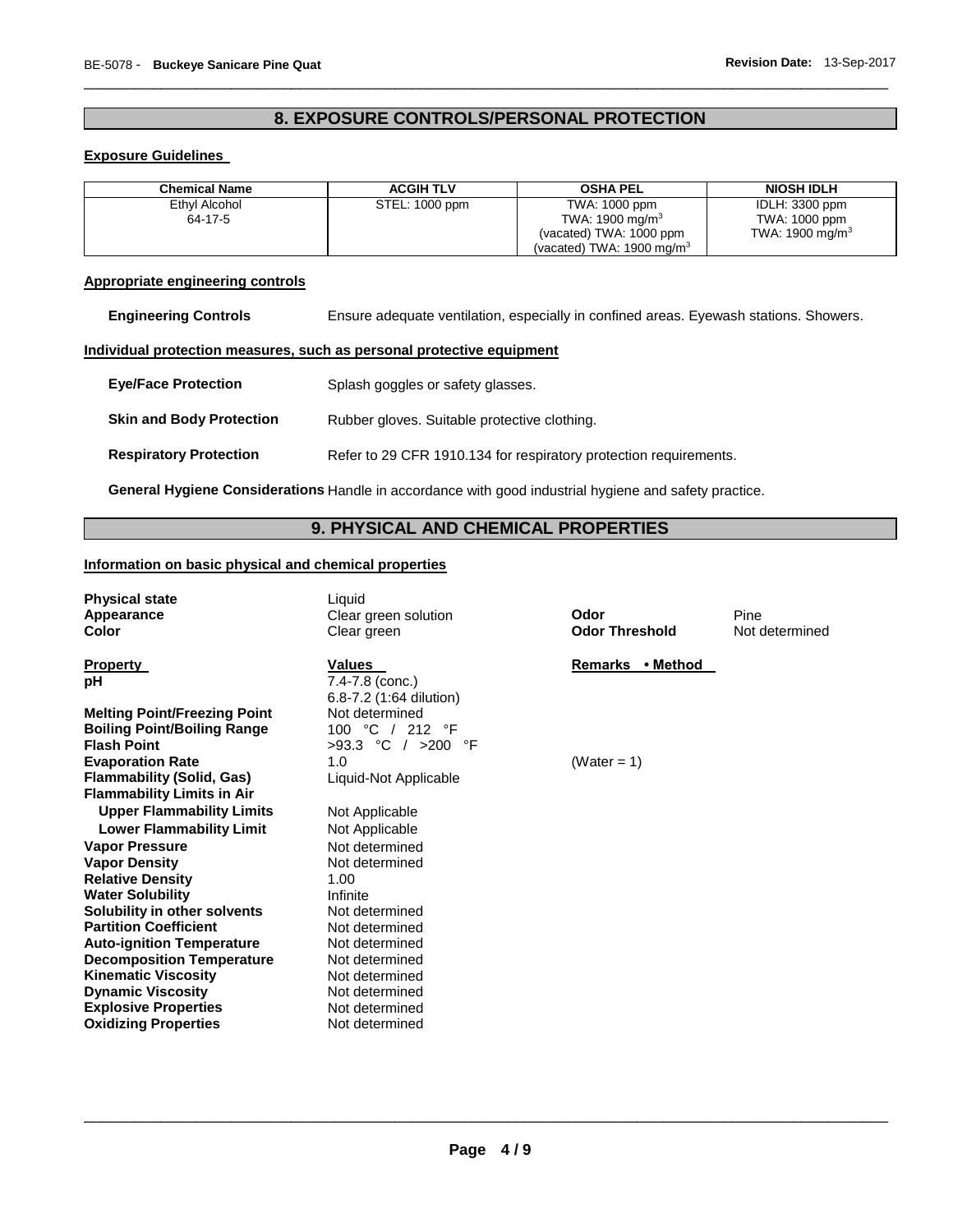#### \_\_\_\_\_\_\_\_\_\_\_\_\_\_\_\_\_\_\_\_\_\_\_\_\_\_\_\_\_\_\_\_\_\_\_\_\_\_\_\_\_\_\_\_\_\_\_\_\_\_\_\_\_\_\_\_\_\_\_\_\_\_\_\_\_\_\_\_\_\_\_\_\_\_\_\_\_\_\_\_\_\_\_\_\_\_\_\_\_\_\_\_\_ **10. STABILITY AND REACTIVITY**

#### **Reactivity**

Not reactive under normal conditions.

#### **Chemical Stability**

Stable under recommended storage conditions.

#### **Possibility of Hazardous Reactions**

None under normal processing.

#### **Hazardous Polymerization** Hazardous polymerization does not occur.

#### **Conditions to Avoid**

Keep separated from incompatible substances. Keep out of reach of children.

#### **Incompatible Materials**

Chlorine bleach. Anionic detergents. Strong oxidizing agents. Strong reducing agents.

#### **Hazardous Decomposition Products**

Thermal decomposition can lead to release of irritating and toxic gases and vapors.

## **11. TOXICOLOGICAL INFORMATION**

#### **Information on likely routes of exposure**

| <b>Product Information</b> |                                  |
|----------------------------|----------------------------------|
| <b>Eve Contact</b>         | Causes serious eye damage.       |
| <b>Skin Contact</b>        | Causes skin irritation.          |
| <b>Inhalation</b>          | Avoid breathing vapors or mists. |
| Ingestion                  | Do not ingest.                   |

#### **Component Information**

| <b>Chemical Name</b>             | Oral LD50             | <b>Dermal LD50</b> | <b>Inhalation LC50</b>   |
|----------------------------------|-----------------------|--------------------|--------------------------|
| Didecyldimethylammonium chloride | $= 84$ mg/kg (Rat)    |                    |                          |
| 7173-51-5                        |                       |                    |                          |
| Ethyl Alcohol                    | (Rat)<br>= 7060 mg/kg |                    | $= 124.7$ mg/L (Rat) 4 h |
| 64-17-5                          |                       |                    |                          |
| Alkyl dimethyl benzyl ammonium   | Rat)<br>= 426 mg/kg   |                    | -                        |
| chloride (C12-16)                |                       |                    |                          |
| 68424-85-1                       |                       |                    |                          |

#### **Information on physical, chemical and toxicological effects**

**Symptoms** Please see section 4 of this SDS for symptoms.

#### **Delayed and immediate effects as well as chronic effects from short and long-term exposure**

**Carcinogenicity** The ingredient in this product is only classified as a carcinogen when consumed as an alcoholic beverage in long-term studies.

| <b>Chemical Name</b>     | <b>ACGIH</b> | <b>IARC</b> | .<br>. | <b>OSHA</b> |
|--------------------------|--------------|-------------|--------|-------------|
| Ethyl<br>Alcohol<br>-    | ่∼           | Group       | Known  |             |
| 64-17<br>$\cdot$ $\cdot$ |              |             |        |             |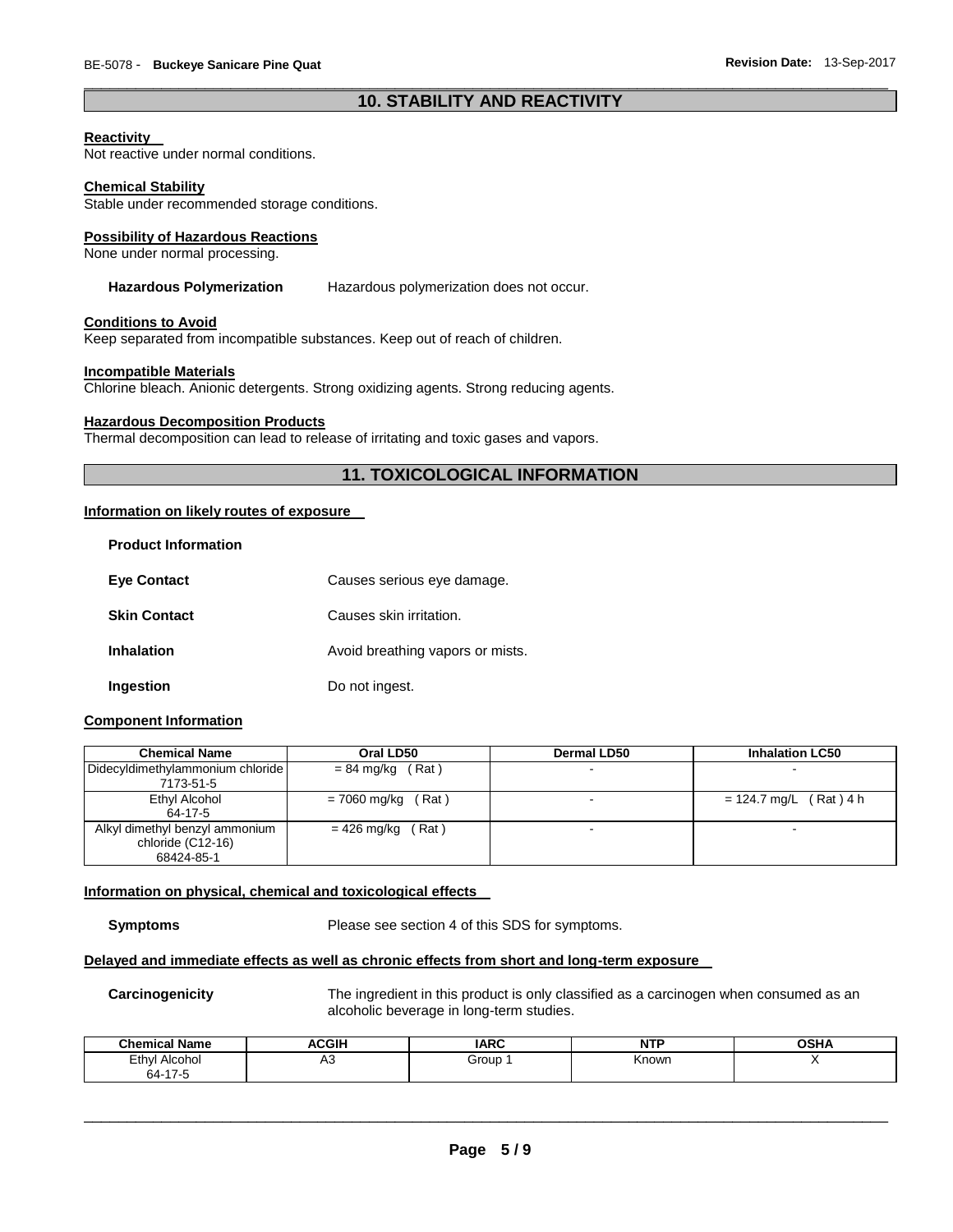#### **Legend**

*ACGIH (American Conference of Governmental Industrial Hygienists) A3 - Animal Carcinogen IARC (International Agency for Research on Cancer) Group 1 - Carcinogenic to Humans NTP (National Toxicology Program) Known - Known Carcinogen OSHA (Occupational Safety and Health Administration of the US Department of Labor) X - Present* 

#### **Numerical measures of toxicity**

Not determined.

## **12. ECOLOGICAL INFORMATION**

\_\_\_\_\_\_\_\_\_\_\_\_\_\_\_\_\_\_\_\_\_\_\_\_\_\_\_\_\_\_\_\_\_\_\_\_\_\_\_\_\_\_\_\_\_\_\_\_\_\_\_\_\_\_\_\_\_\_\_\_\_\_\_\_\_\_\_\_\_\_\_\_\_\_\_\_\_\_\_\_\_\_\_\_\_\_\_\_\_\_\_\_\_

#### **Ecotoxicity**

Harmful to aquatic life with long lasting effects.

#### **Component Information**

| <b>Chemical Name</b> | Algae/aguatic plants | Fish                             | Crustacea                       |
|----------------------|----------------------|----------------------------------|---------------------------------|
| Ethyl Alcohol        |                      | 12.0 - 16.0: 96 h Oncorhynchus   | 10800: 24 h Daphnia magna mg/L  |
| 64-17-5              |                      | mykiss mL/L LC50 static 13400 -  | EC50 2: 48 h Daphnia magna mg/L |
|                      |                      | 15100: 96 h Pimephales promelas  | EC50 Static 9268 - 14221: 48 h  |
|                      |                      | mg/L LC50 flow-through 100: 96 h | Daphnia magna mg/L LC50         |
|                      |                      | Pimephales promelas mg/L LC50    |                                 |
|                      |                      | static                           |                                 |

#### **Persistence/Degradability**

Not determined.

#### **Bioaccumulation**

Not determined.

#### **Mobility**

| <b>Chemica</b><br>' Name | <b>Coefficient</b>      |
|--------------------------|-------------------------|
| Ethyl<br>Alcohol         | 0 <sup>0</sup><br>-∪.ა∠ |
| 64-17-5                  |                         |

#### **Other Adverse Effects**

Not determined

## **13. DISPOSAL CONSIDERATIONS**

#### **Waste Treatment Methods**

| <b>Disposal of Wastes</b>     | Disposal should be in accordance with applicable regional, national and local laws and<br>regulations. |
|-------------------------------|--------------------------------------------------------------------------------------------------------|
| <b>Contaminated Packaging</b> | Disposal should be in accordance with applicable regional, national and local laws and<br>regulations. |

### **California Hazardous Waste Status**

| Chamical Name                     | California<br>เ Hazardous Waste Status |
|-----------------------------------|----------------------------------------|
| Ethyl<br>Alcohol<br>$\sim$ $\sim$ | Toxic                                  |
| 477<br>64-                        | 'anitable                              |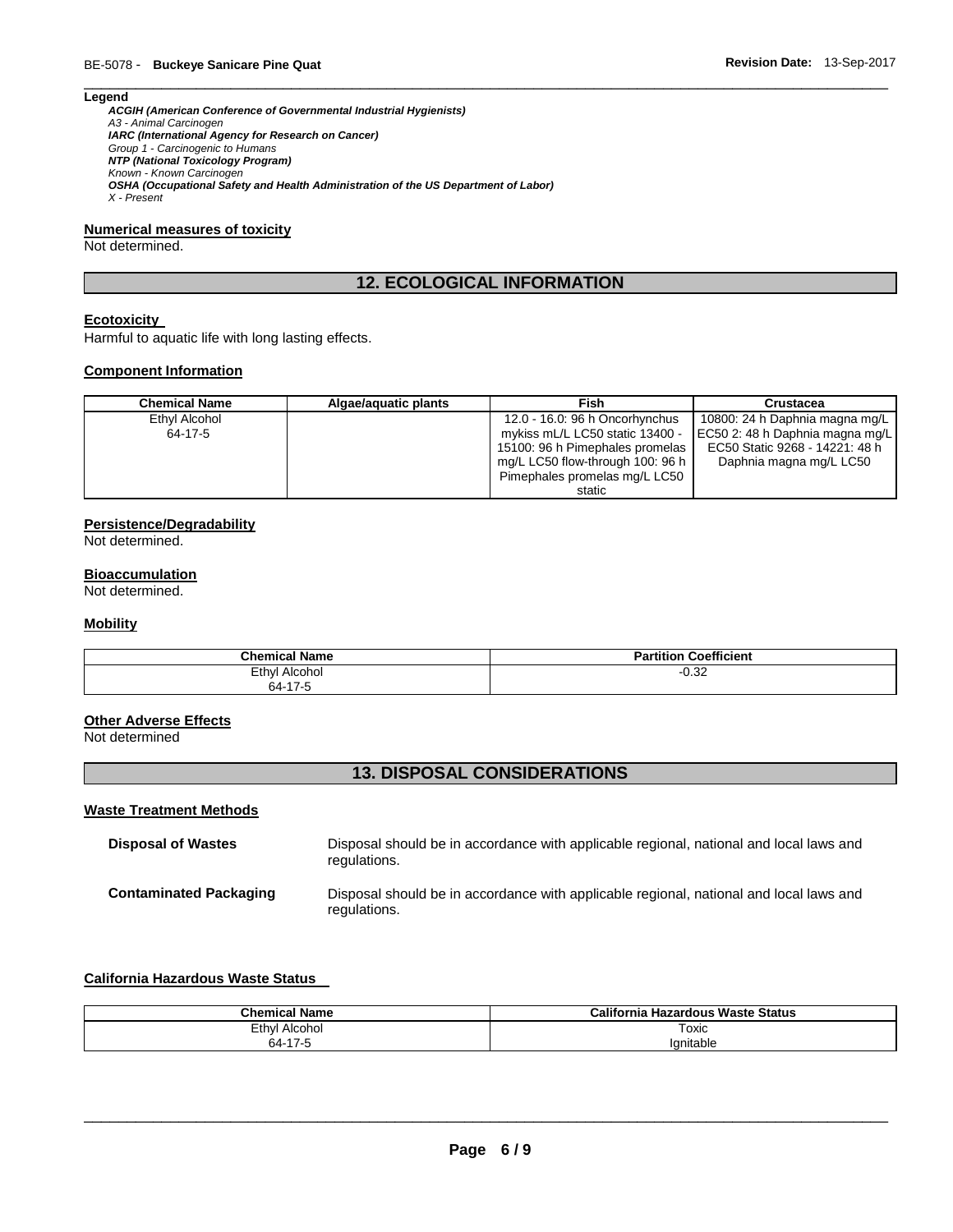#### \_\_\_\_\_\_\_\_\_\_\_\_\_\_\_\_\_\_\_\_\_\_\_\_\_\_\_\_\_\_\_\_\_\_\_\_\_\_\_\_\_\_\_\_\_\_\_\_\_\_\_\_\_\_\_\_\_\_\_\_\_\_\_\_\_\_\_\_\_\_\_\_\_\_\_\_\_\_\_\_\_\_\_\_\_\_\_\_\_\_\_\_\_ **14. TRANSPORT INFORMATION**

exemptions and special circumstances.

#### **Note Please see current shipping paper for most up to date shipping information, including**

|                             | exemptions and special circumstances.                                                                                            |
|-----------------------------|----------------------------------------------------------------------------------------------------------------------------------|
| <b>DOT</b>                  |                                                                                                                                  |
| UN/ID No                    | UN3082                                                                                                                           |
| <b>Proper Shipping Name</b> | Environmentally hazardous substance, liquid, n.o.s. (Didecyldimethylammonium chloride,<br>Alkyldimethylbenzyl ammonium chloride) |
| <b>Hazard Class</b>         | 9                                                                                                                                |
| <b>Packing Group</b>        | Ш                                                                                                                                |
| IATA                        |                                                                                                                                  |
| <b>UN/ID No</b>             | UN3082                                                                                                                           |
| <b>Proper Shipping Name</b> | Environmentally hazardous substance, liquid, n.o.s. (Didecyldimethylammonium chloride,<br>Alkyldimethylbenzyl ammonium chloride) |
| <b>Hazard Class</b>         | 9                                                                                                                                |
| <b>Packing Group</b>        | Ш                                                                                                                                |
| <b>IMDG</b>                 |                                                                                                                                  |
| <b>UN/ID No</b>             | <b>UN3082</b>                                                                                                                    |
| <b>Proper Shipping Name</b> | Environmentally hazardous substance, liquid, n.o.s. (Didecyldimethylammonium chloride,<br>Alkyldimethylbenzyl ammonium chloride) |
| <b>Hazard Class</b>         | 9                                                                                                                                |
| <b>Packing Group</b>        | Ш                                                                                                                                |

## **15. REGULATORY INFORMATION**

#### **International Inventories**

| <b>Chemical Name</b>                                | TSCA | <b>IDSL/NDSLIEINECS/EI</b> | LINCS | <b>ENCS</b> | <b>IECSC</b> | <b>KECL</b> | <b>PICCS</b> | <b>AICS</b> |
|-----------------------------------------------------|------|----------------------------|-------|-------------|--------------|-------------|--------------|-------------|
| Didecyldimethylammonium<br>chloride                 |      |                            |       | Present     |              | Present     |              |             |
| Ethyl Alcohol                                       |      |                            |       | Present     |              | Present     |              |             |
| Alkyl dimethyl benzyl<br>ammonium chloride (C12-16) |      |                            |       | Present     |              | Present     | X            |             |

**Legend:** 

*TSCA - United States Toxic Substances Control Act Section 8(b) Inventory* 

*DSL/NDSL - Canadian Domestic Substances List/Non-Domestic Substances List* 

*EINECS/ELINCS - European Inventory of Existing Chemical Substances/European List of Notified Chemical Substances* 

*ENCS - Japan Existing and New Chemical Substances* 

*IECSC - China Inventory of Existing Chemical Substances* 

*KECL - Korean Existing and Evaluated Chemical Substances* 

*PICCS - Philippines Inventory of Chemicals and Chemical Substances* 

*AICS - Australian Inventory of Chemical Substances* 

#### **US Federal Regulations**

#### **CERCLA**

This material, as supplied, does not contain any substances regulated as hazardous substances under the Comprehensive Environmental Response Compensation and Liability Act (CERCLA) (40 CFR 302) or the Superfund Amendments and Reauthorization Act (SARA) (40 CFR 355).

| <b>Chemical Name</b> | <b>Hazardous Substances RQs</b> | <b>CERCLA/SARA RQ</b> | <b>Reportable Quantity (RQ)</b> |
|----------------------|---------------------------------|-----------------------|---------------------------------|
| <b>EDTA</b>          | 5000 lb                         |                       | RQ 5000 lb final RQ             |
| 60-00-4              |                                 |                       | RQ 2270 kg final RQ             |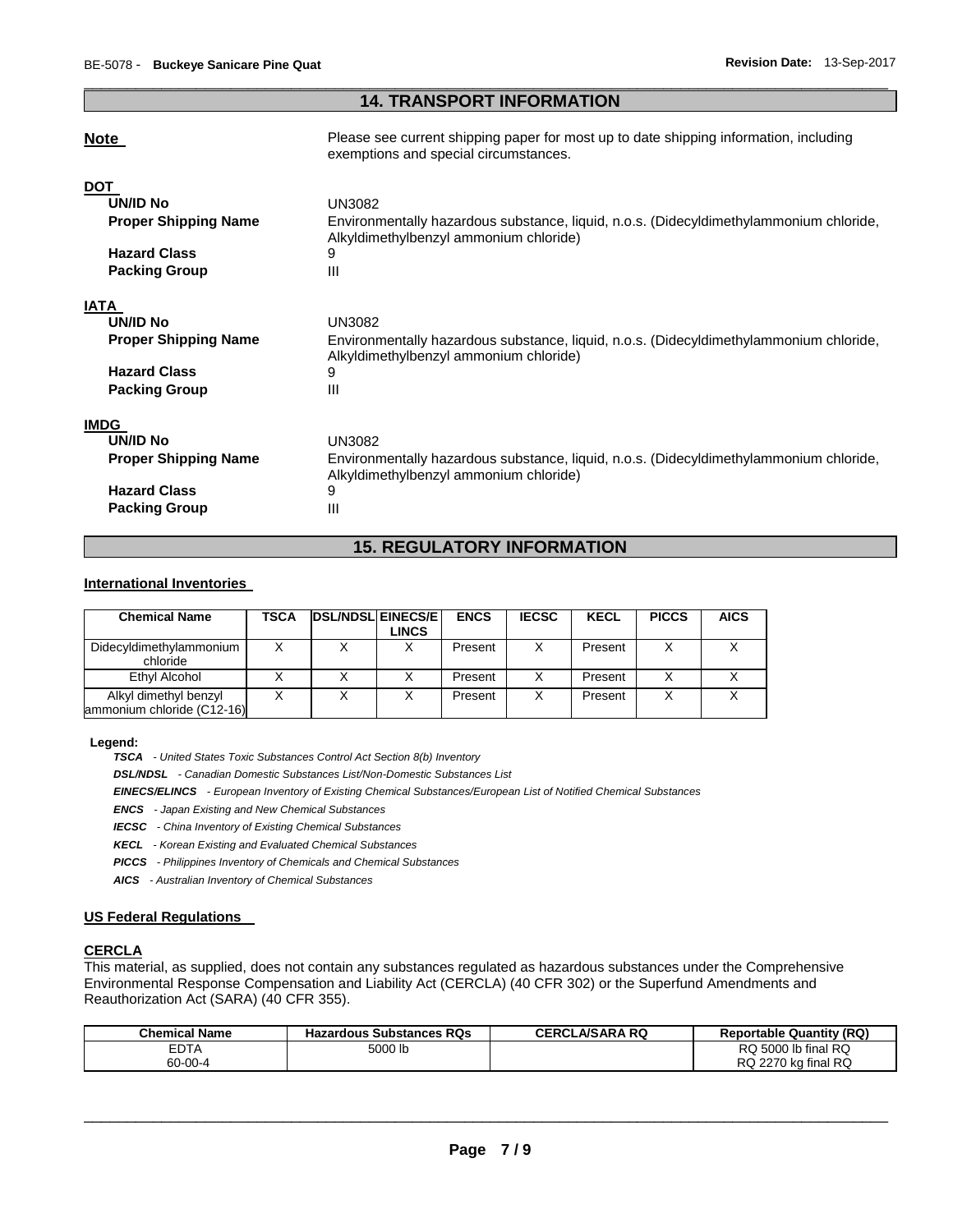#### **SARA 313**

Not determined

## **CWA (Clean Water Act)**

This product does not contain any substances regulated as pollutants pursuant to the Clean Water Act (40 CFR 122.21 and 40 CFR 122.42)

| <b>Chemical Name</b> | <b>CWA - Reportable</b><br>Quantities | CWA-<br>· Toxic Pollutants | CWA - Priority Pollutants | <b>CWA - Hazardous</b><br><b>Substances</b> |
|----------------------|---------------------------------------|----------------------------|---------------------------|---------------------------------------------|
| <b>EDTA</b>          | 5000 lb                               |                            |                           | . .                                         |

\_\_\_\_\_\_\_\_\_\_\_\_\_\_\_\_\_\_\_\_\_\_\_\_\_\_\_\_\_\_\_\_\_\_\_\_\_\_\_\_\_\_\_\_\_\_\_\_\_\_\_\_\_\_\_\_\_\_\_\_\_\_\_\_\_\_\_\_\_\_\_\_\_\_\_\_\_\_\_\_\_\_\_\_\_\_\_\_\_\_\_\_\_

#### **US State Regulations**

#### **California Proposition 65**

This product contains the following Proposition 65 chemicals.

| <b>Chemical Name</b>    | <b>California Proposition 65</b> |
|-------------------------|----------------------------------|
| Ethyl Alcohol - 64-17-5 | Carcinogen                       |
|                         | Developmental                    |

#### **U.S. State Right-to-Know Regulations**

| <b>Chemical Name</b>     | New Jersey | <b>Massachusetts</b> | Pennsylvania |
|--------------------------|------------|----------------------|--------------|
| Ethyl Alcohol<br>64-17-5 |            |                      |              |
| <b>EDTA</b><br>60-00-4   |            |                      |              |

#### **EPA Pesticide Registration Number** EPA Reg. No. 47371-131-559

#### **EPA Statement**

This chemical is a pesticide product registered by the Environmental Protection Agency and is subject to certain labeling requirements under federal pesticide law. These requirements differ from the classification criteria and hazard information required for safety data sheets, and for workplace labels of non-pesticide chemicals. Following is the hazard information as required on the pesticide label:

#### **EPA Pesticide Label**

Signal Word: Danger

Corrosive. Causes irreversible eye damage. Do not get in eyes or on clothing. Wear protective eyewear (goggles, face shield, or safety glasses). Harmful if inhaled. Avoid breathing vapor or spray mist. Wash thoroughly with soap and water after handling and before eating, drinking, chewing gum, using tobacco or using the toilet. Remove contaminated clothing and wash clothing before reuse.

#### **Difference between SDS and EPA pesticide label**

|                                   | <b>EPA</b>                     | <b>OSHA</b>               |
|-----------------------------------|--------------------------------|---------------------------|
| <b>Signal Word</b>                | Danger                         | Danger                    |
| Acute Toxicity - Inhalation       | Harmful if inhaled             | N/A                       |
| Skin corrosion/irritation         | N/A                            | Causes skin irritation    |
| Serious eye damage/eye irritation | Causes irreversible eye damage | Causes serious eye damage |